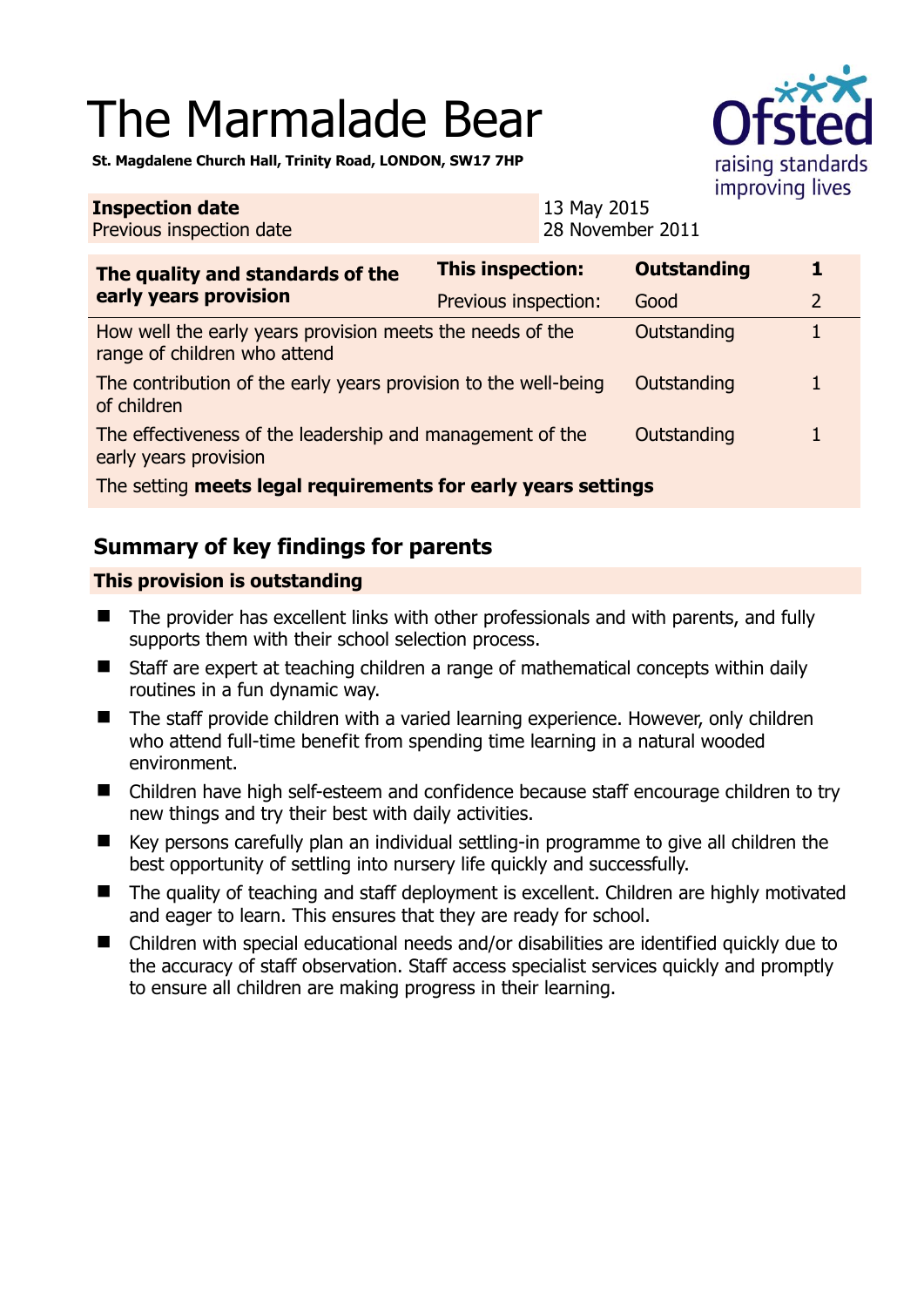## **What the setting needs to do to improve further**

#### **To further improve the quality of the early years provision the provider should:**

■ review the arrangements for children's learning in a woodland environment to enable all children to benefit further from learning outside.

#### **Inspection activities**

- The inspector took part in a joint observation with the manager.
- The inspector observed children and staff interacting together.
- The inspector sampled relevant documentation.
- $\blacksquare$  The inspector spoke with parents and children.
- The inspector spoke with staff and the management.

#### **Inspector**

Sheryll Edwards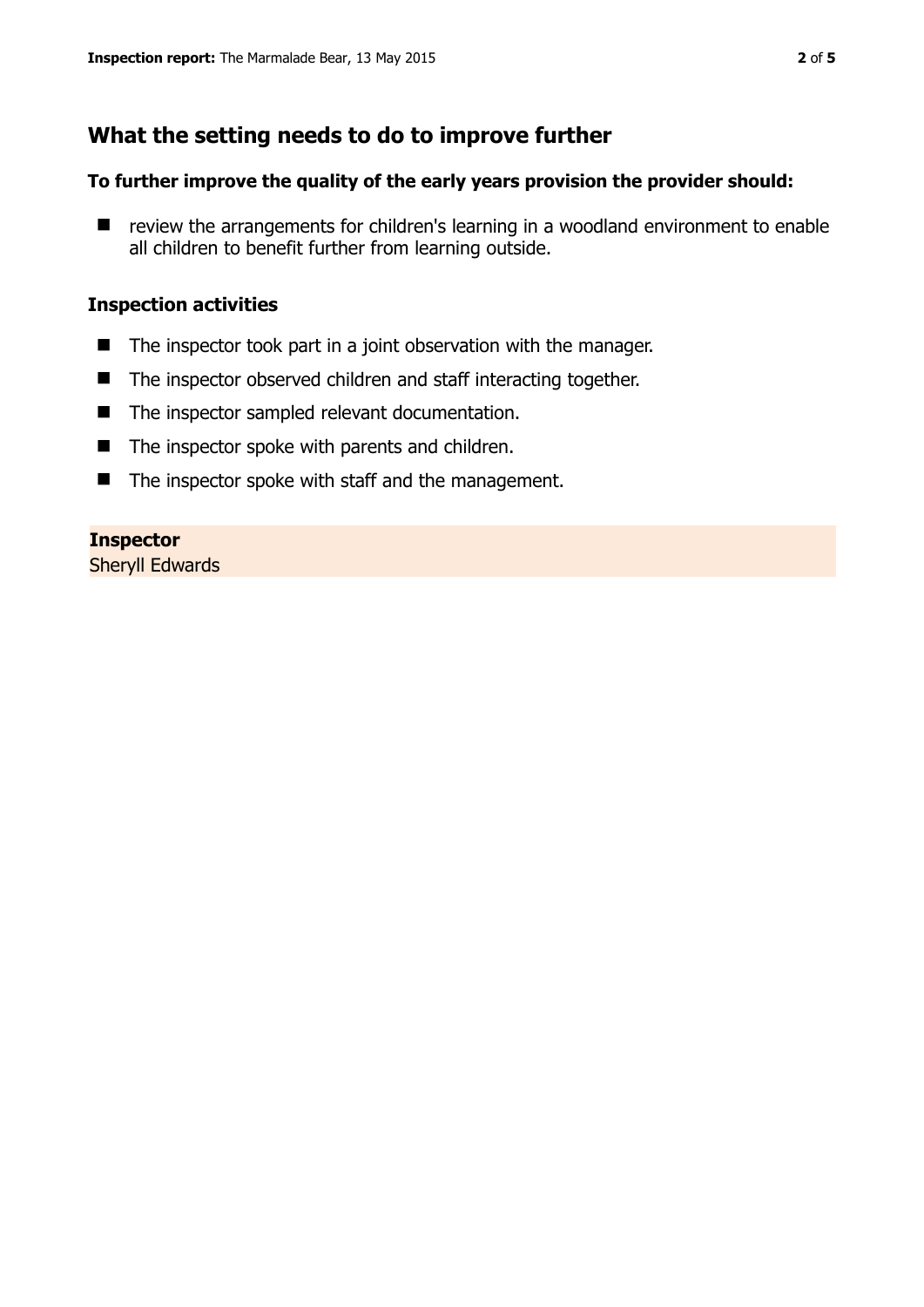## **Inspection findings**

#### **How well the early years provision meets the needs of the range of children who attend. This is outstanding**

Staff have expert knowledge of how children learn. Children benefit from well-planned educational programmes which meet their individual needs. The quality of teaching is outstanding. This helps children to make excellent progress in their learning. Children with special educational needs and/or disabilities are supported extremely well, because staff monitor and record children's progress to identify any areas of weakness quickly. All children, regardless of their starting points, make outstanding progress and are well prepared for the move for school. Staff build very good relationships with children, therefore they know the children very well. As a result, staff skilfully plan a stimulating range of learning experiences based on children's interests. Staff join in with children's play, asking questions, such as asking children what they are cooking in the role play areas, and adding additional ideas, where necessary, to extend children's learning and enjoyment. This helps to develop children's communication and language and supports their imaginative play well.

#### **The contribution of the early years provision to the well-being of children is outstanding**

Children are happy and secure because they have excellent relationships with staff. They communicate with confidence and enjoy learning new skills. Children demonstrate high levels of self-awareness and control; they behave well and play alongside each other. Staff provide children with plenty of opportunities to play outside and enjoy the fresh air. They thoroughly enjoy playing in the field and on the common, which supports their physical development. The staff work in partnership with local school teachers, which helps to develop children's confidence as they move on to the next stage of their learning. Staff also have good links with the wider community.

#### **The effectiveness of the leadership and management of the early years provision is outstanding**

The manager is supportive and successfully motivates her team to strive for excellence. Staff are highly motivated and ensure that the quality of teaching results in excellent outcomes for children. The manager has robust systems to monitor child development, learning and the quality of teaching. The professional development of staff is a priority for the manager. The manager encourages staff to pursue higher education qualifications and staff receive in-house training frequently. As a result, staff have extensive knowledge on how to teach children through play. Staff also have in-depth knowledge of safeguarding. They ensure the nursery is safe and secure each day by completing a risk assessment before children are on site.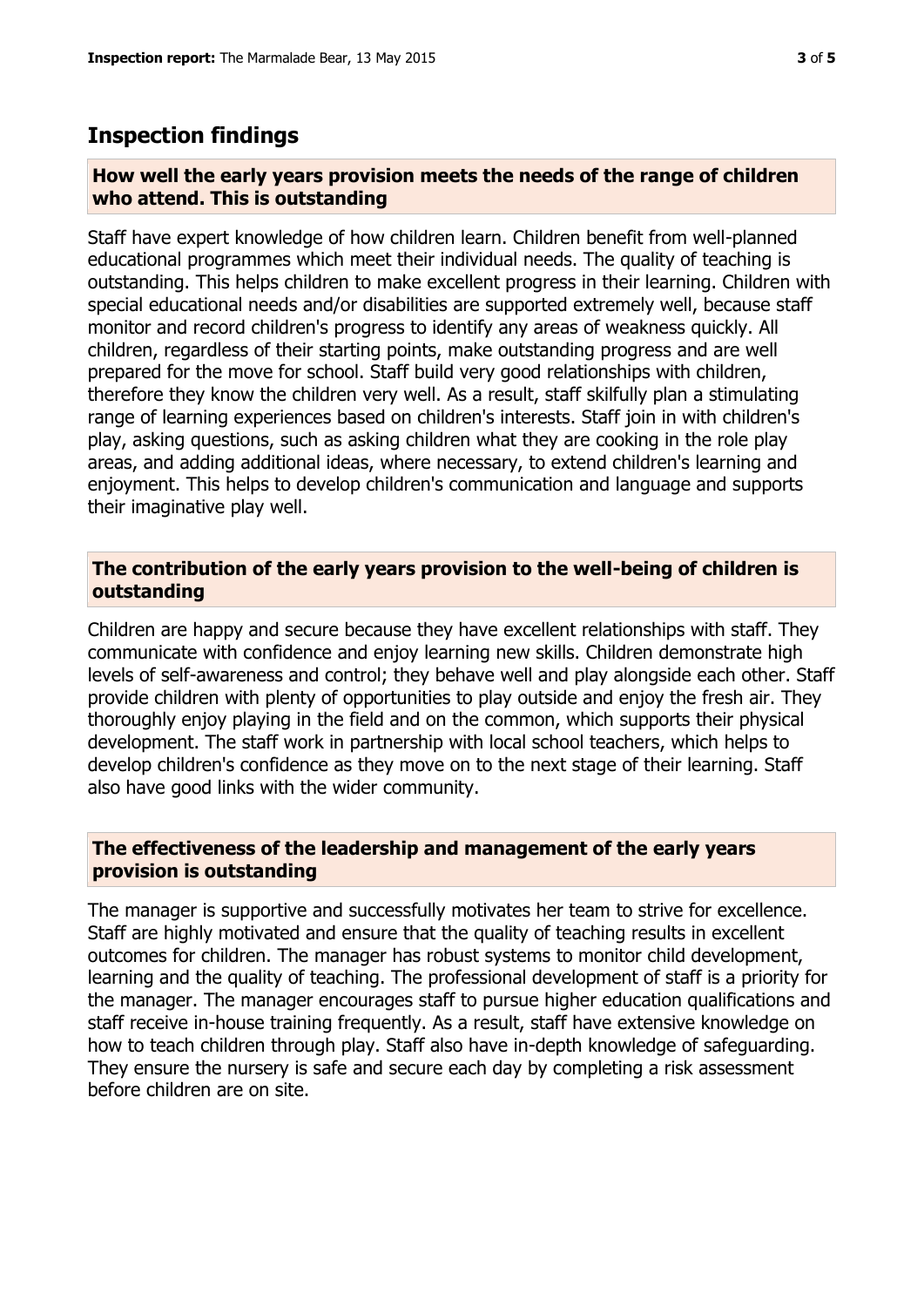## **Setting details**

| Unique reference number           | EY277361                           |
|-----------------------------------|------------------------------------|
| <b>Local authority</b>            | Wandsworth                         |
| <b>Inspection number</b>          | 833470                             |
| <b>Type of provision</b>          | Sessional provision                |
| <b>Registration category</b>      | Childcare - Non-Domestic           |
| <b>Age range of children</b>      | $0 - 8$                            |
| <b>Total number of places</b>     | 74                                 |
| <b>Number of children on roll</b> | 48                                 |
| <b>Name of provider</b>           | Red Balloon Nursery School Limited |
| Date of previous inspection       | 28 November 2011                   |
| <b>Telephone number</b>           | 01367 850 461                      |

The Marmalade Bear first opened in 1986. It registered under new company ownership in 2011. It operates from a church hall close to Wandsworth Common, in the London Borough of Wandsworth. The nursery is open from 8.45am to 4pm each weekday, during term time only. The nursery receives funding to provide free early years education for children aged two, three and four years old. The nursery employs 10 members of staff, all of whom hold early years qualifications.

This inspection was carried out by Ofsted under sections 49 and 50 of the Childcare Act 2006 on the quality and standards of provision that is registered on the Early Years Register. The registered person must ensure that this provision complies with the statutory framework for children's learning, development and care, known as the Early Years Foundation Stage.

Any complaints about the inspection or the report should be made following the procedures set out in the guidance 'Complaints procedure: raising concerns and making complaints about Ofsted', which is available from Ofsted's website: www.gov.uk/government/organisations/ofsted. If you would like Ofsted to send you a copy of the guidance, please telephone 0300 123 4234, or email enquiries@ofsted.gov.uk.